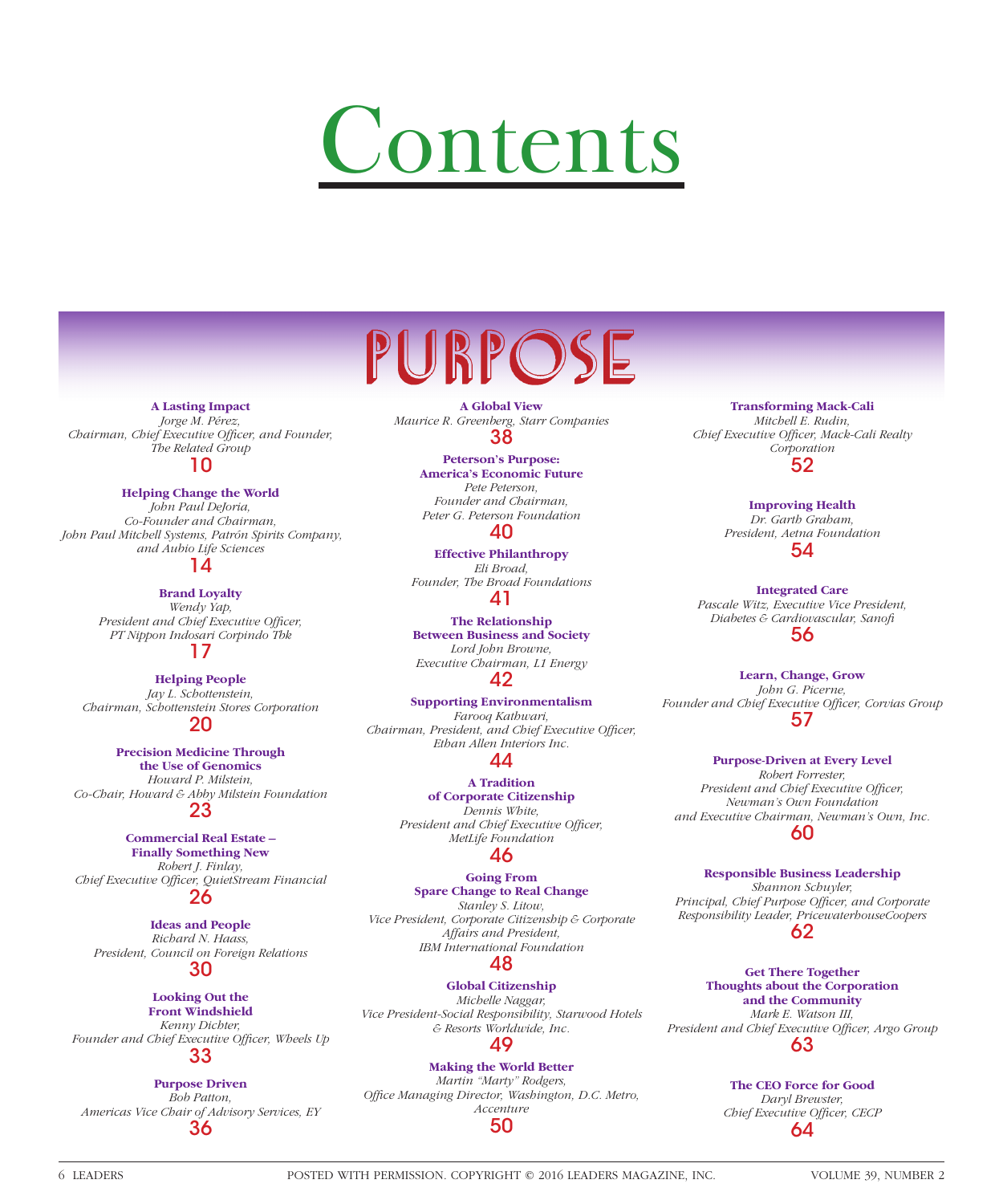#### **Augie's Quest** *Augie Nieto, Chairman of the Board, ALS TDI* 66

**The Impact of Health on Performance** *Dee Edington, Founder and Chairman, Edington Associates, LLC* 67

#### **Intercultural Learning**

*Vincenzo Morlini, President and Chief Executive Officer, AFS Intercultural Programs* 68

**Preserving Knowledge and Culture** *Leonard Polonsky and Georgette Bennett, The Polonsky Foundation*

71

**A Platform for Giving** *Melissa Lake, Executive Director, ONEHOPE Foundation and Co-Founder, Honeycomb* 74

**Comparative Oncology** *Deborah W. Knapp, Purdue University College of Veterinary Medicine* 75

# **Z ZURICH MANAGING RISK**

**Maintaining a Healthy Insurance Marketplace** *Laura L. Favinger, Senior Vice President, Head of Government and Industry Affairs, Zurich North America* 82

**A Value-Based Organization** *Jillian Walsh, Director of Community Investment and Employee Engagement, Zurich North America* 83

**The Robert A.M. Stern Architects Approach** *Robert A.M. Stern, Founder and Senior Partner, Robert A.M. Stern Architects* 86

**Secure Vigilant Resilient** *Ed Powers, U.S. Managing Principal-Cyber Risk Services, Deloitte* 88

**Consumer-Focused Innovation** *Lixin Cheng,*  Chairman and Chief Executive Officer, ZTE USA 90

**Driving Transformation** *Raja Rajamannar, Chief Marketing and Communications Officer, MasterCard* 92

**Building a Sustainable Real Estate Company** *Francis Greenburger, Chairman and Chief Executive Officer,* 

> *Time Equities Inc.* 93

**CBRE's Strength** *Darcy A. Stacom, Vice Chairman, CBRE* 94

**A First-Rate Place to do Business** *Charlie Kirkconnell,*  Chief Executive Officer, Cayman Enterprise City 95

> **Handling Complex Mergers** *Steven L. Holley, Daryl A. Libow, and Yvonne S. Quinn, Partners, Sullivan & Cromwell LLP* 96

**Reforming Albania** *The Honorable Lulzim Basha, Chairman, The Democratic Party of Albania* 98

**Practical, Innovative Products**

INTERVIEWS

*Tom Via, President and Chief Executive Officer, Brookstone* 99

**A Focus on Flushing**  *Michael Dana, President and Chief Executive Officer, Onex Real Estate Partners* 100

**Boston's Future** *The Honorable Martin J. Walsh, Mayor of Boston* 102

**A Luxury Brand Leader** *Vin Lee, Chairman and Chief Executive Officer, Grand Metropolitan* 104

**Being Who I Am** *Robby Browne, The Corcoran Group* 106

**The iPark Advantage** *Bill Lerner, Owner and President, iPark* 108

**Arbitration Data** *Bill Slate, Chairman and Chief Executive Officer, Dispute Resolution Data* 114

**The Business of Horses** *Nick Sallusto, Sallusto & Albina LLC* 116

**Delivering Smiles** *Jim McCann, Founder and Executive Chairman, and Christopher G. McCann, President and CEO, 1-800-FLOWERS.COM* 118

> **A Place of Opportunity** *The Honorable Gina M. Raimondo, Governor of Rhode Island* 120

# **SOCIAL IMPACT INVESTING**

**Value-Aligned Investments** *Alexandra P. Cart, Co-Founder and Director of Business Development, Madeira Global* 78

**Bretton Woods II: Strategic Investment for the Long-Term** *Dr. Tomicah Tillemann, Director of Bretton Woods II, an initiative of New America* 79

**Quantifying Impact**

*Christina M. Alfonso,*  Co-Founder and Chief Executive Officer, *Madeira Global* 80